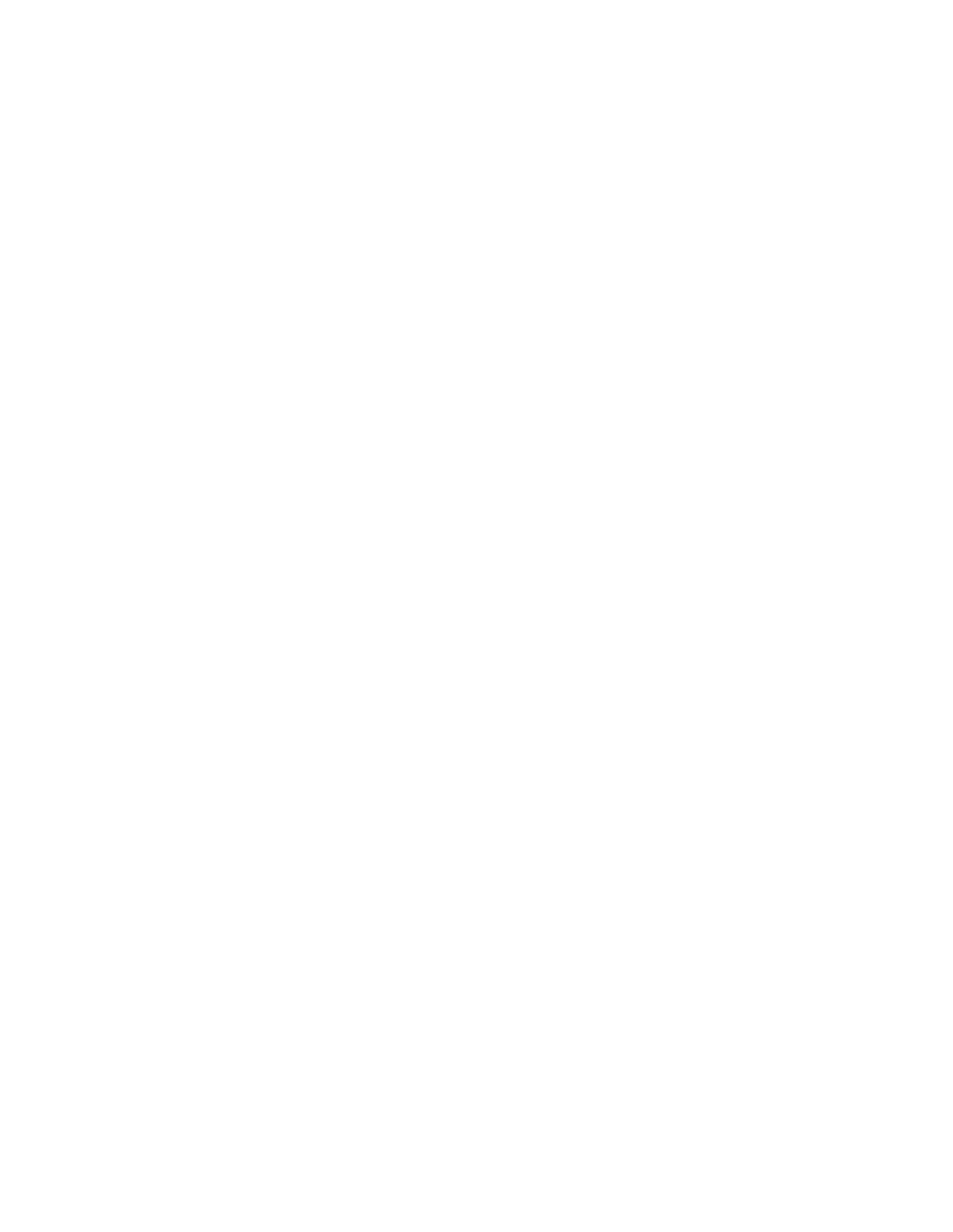# **HILL, Justice**.

[¶1] Appellant, Ronald Gorseth (Gorseth), contends that the procedures followed in the sentencing portion of the proceedings in this case were improper and deprived him of due process of law. He asks as a remedy that we remand this matter back to the district court for the sentencing process to be conducted anew, and especially that a new presentence report be prepared by an individual who will provide the district court with accurate, balanced information. We will affirm.

[¶2] Gorseth raises this issue:

 Whether Gorseth was denied a fair sentencing when probation and parole issued a presentence investigation report which was not neutral and did not comply with the rules of criminal procedure.

In response, the State simply contends that the sentencing procedure was fair and complied with the Wyoming Rules of Criminal Procedure.

# **FACTS AND PROCEEDINGS**

[¶3] On December 7, 2004, Gorseth was charged in a criminal information which alleged eight counts. The first six counts detailed six separate acts of sexual assault against the principal Victim in this case. The seventh count alleged that Gorseth kidnapped that same Victim. The eighth count alleged that Gorseth kidnapped the Victim's daughter (Daughter). All of these crimes were committed on December 6, 2004.

[¶4] The terrifying ordeal suffered by the Victim and her Daughter began shortly after  $5:00$  p.m., on December  $6<sup>th</sup>$ , when the Victim stopped at a convenience store in Casper. She carried her Daughter into the store with her and when she returned to her car and began to place her Daughter into her car seat, Gorseth attacked the Victim from behind. Gorseth grabbed her by the throat and said he had a knife and would kill her if she did not listen to him. Gorseth forced the Victim into her car and sped away. The Victim had been forced onto the floor of the front seat of the car, and as they were driving away, Gorseth demanded that she perform fellatio upon him and shoved her head toward his genital area. The Victim initially refused to submit to Gorseth's demands, but after he twice threatened to harm her Daughter she began to do as he asked, although she continued to resist as strenuously as she could. Gorseth then drove the Victim to Casper Mountain.

[¶5] The details of Gorseth's vicious assault upon the Victim will not enhance this opinion. The record contains a vivid description of how she was brutally penetrated, both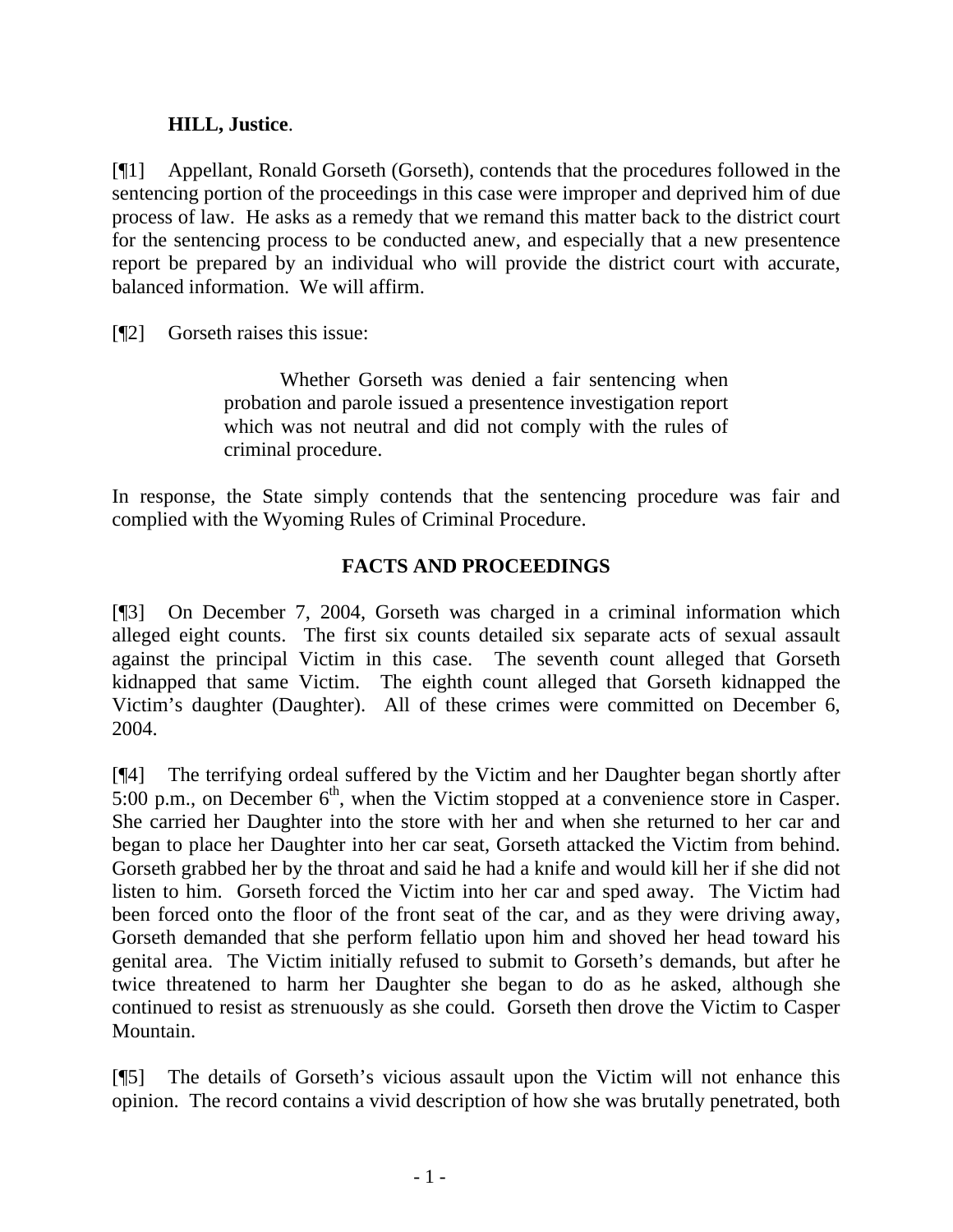genitally and digitally, and repeatedly forced to perform fellatio. The assault continued after Gorseth left Casper Mountain and moved to another location.

[¶6] Because he had run the Victim's car out of gas, Gorseth drove to a gas station in Paradise Valley. There the Victim managed to escape from Gorseth with her Daughter, and good Samaritans at that site aided the Victim in her rescue.

[¶7] The Victim was able to positively identify Gorseth as her attacker, and surveillance videos showed that Gorseth was present at locations and times associated with the crime. Gorseth's initial contact with the Casper Police Department went like this:

> Your affiant made contact with Ronald Gorseth who identified himself. Gorseth was read his Miranda Rights which he waived, agreeing to speak to Davison [Police Officer Kathryn Davison]. Gorseth immediately stated, "I might be in a little trouble." Davison stated, "what kind of trouble would you be in." Gorseth stated, "It's about robbery and rape." Davison stated, "tell me all about that." Gorseth told your affiant that he met a blonde, very small blonde woman at the Kum and Go … on this date, 120604 in the evening. Gorseth stated that the woman made contact with him and asked him if he wanted any "crank" which Gorseth described was methamphetamine. Gorseth said he agreed and got into the woman's car with her child inside. Gorseth said he received "a line" of meth and did it, but the woman did not have any drugs. Gorseth was asked about sex with the woman. Gorseth said the two of them "may have monkeyed around" and that the woman "came on to me by snuggling a little bit, she wanted to have sex with me." Gorseth said he did not remember having sex. Gorseth stated he was pretty drunk. Gorseth said the two of them drove to the mountain, he driving, and parked at Look Out Point. Gorseth said that he and this woman may have "monkeyed" around there. Gorseth said he did kiss the woman. Gorseth said he then drove the woman to the Exxon in the "Valley" at Paradise Valley where the car ran out of gas, a person pushed the woman's car into the station with a truck, and he paid \$20.00 gas for the woman's car. Gorseth then stated that the woman started yelling that Gorseth "robbed and raped" her. Gorseth said he walked away, went to his sister in laws. Gorseth said at 4 Cacti he got a cab ride home. Gorseth could not tell Davison the woman's name, but said he wanted to crank but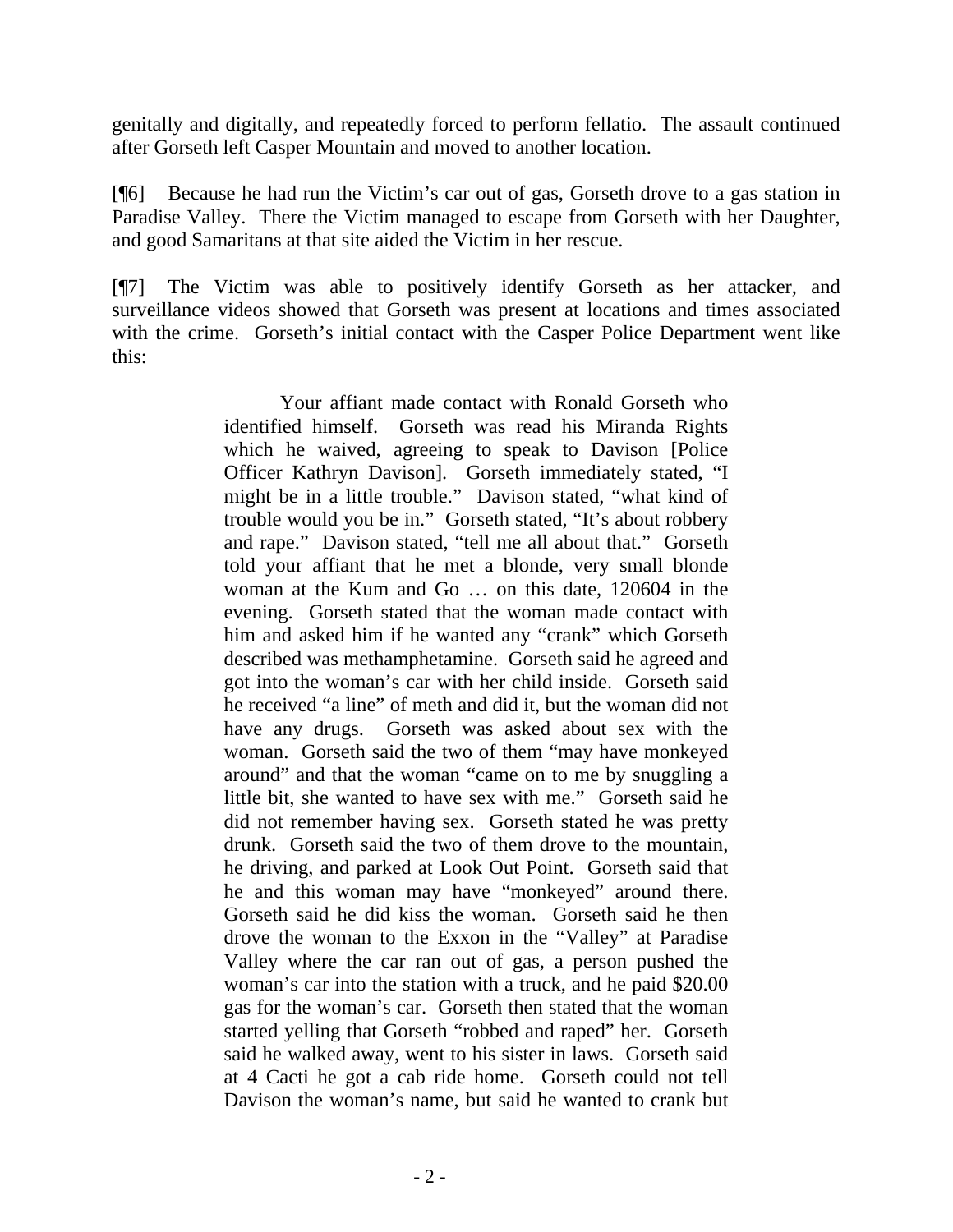knew he should not and his wife was going to be mad at him. Gorseth denied kidnapping the woman, denied injuring her, denied sexual assaulting her and said it was consensual. Gorseth talked about being a registered sex offender from California and said he is currently registered in Casper.

[¶8] Gorseth appeared before the district court on January 10, 2005, for arraignment. At that time, Gorseth's attorney told the district court that Gorseth had decided to plead guilty to some of the charges leveled against him:

> … Pursuant to negotiations, we'll be entering pleas of guilty to Counts I, III, V, and VII. Those will be cold pleas but concurrent. There will also be a cold plea to Count VIII. Whether that's concurrent or consecutive will be left up to argument by the parties. It's also a cold plea if I didn't say that, sir.

[¶9] In addition, Gorseth's attorney agreed that there were additional terms to the plea agreement (although it was not reduced to writing or, if it was, it does not appear in the record on appeal). The prosecutor expounded the additional terms, which included a statement that the counts not enumerated above would be dismissed:

> … He would remain accused of three counts of firstdegree sexual assault. Each of those counts is normally a 5 to 50, but given that there is more than two counts of firstdegree sexual assault, the enhanced penalty provisions of 6-2-  $306(b)(i)$  and  $(c)(i)$  would be indicated to be applied, which would make each of those punishable by not less than 5 years nor more than life and up to a \$10,000 fine under the general fine provision of 6-10-102.

> He would also be charged with two counts of aggravated kidnapping as outlined by counsel, each of those punishable under 6-2-201(d) because the victims were not released voluntarily of 20 to life and up to a \$10,000 fine on each one of those. Counsel otherwise described the concurrent and consecutive natures correctly. Conditioned upon his pleas of guilty to those five counts, we would move to dismiss Counts II, IV, and VI.

[¶10] Gorseth agreed that he understood the plea agreement, that he voluntarily joined in that agreement, and that no promises of sentences lighter than those described to him had been made by anyone. At the arraignment, Gorseth admitted to the factual basis for each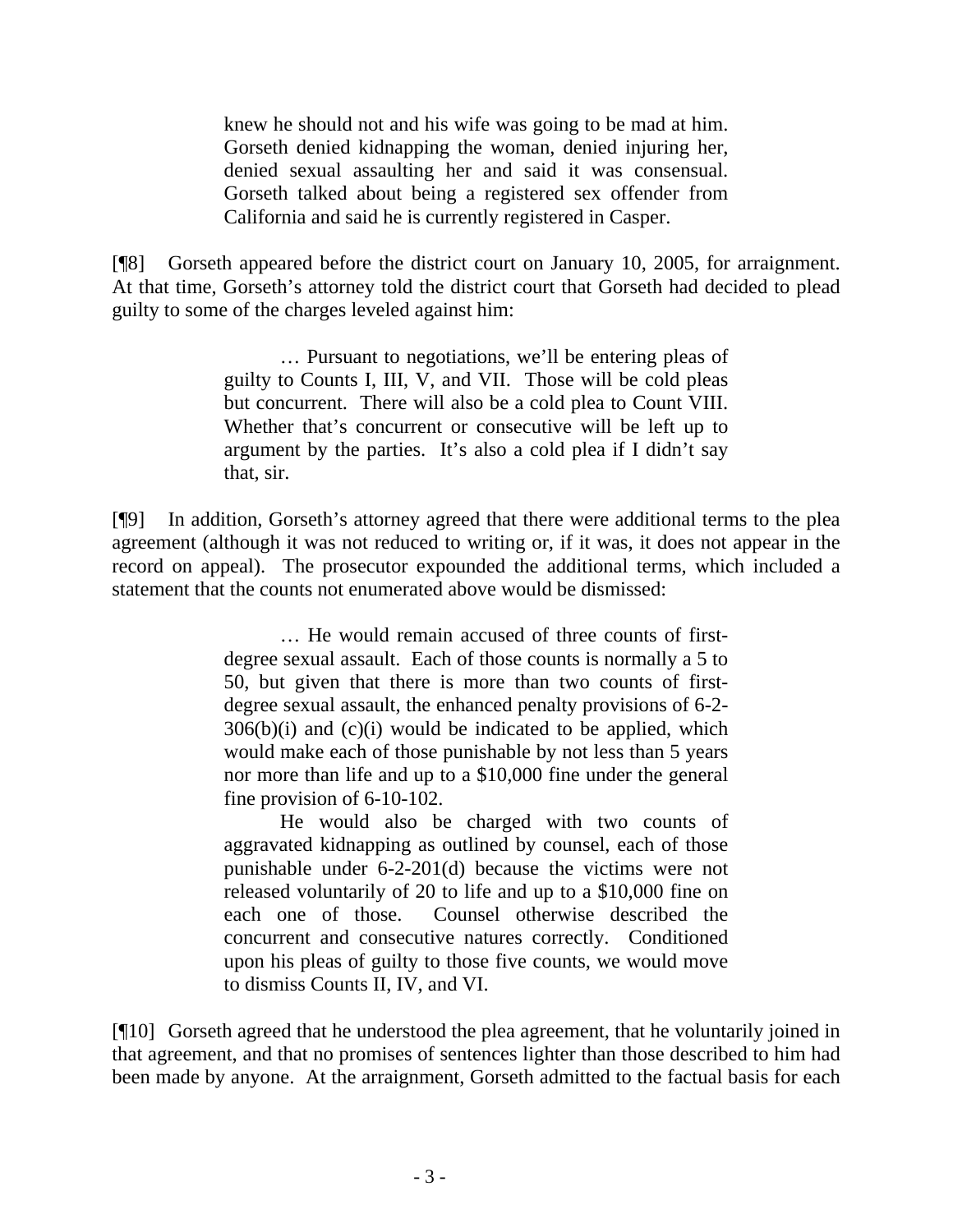of the crimes to which he entered pleas of guilty by answering a series of "yes" and "no" questions (i.e., he did not describe his conduct in detail or in his own words).

[¶11] The district court ordered that a presentence investigation (PSI) be prepared pursuant to W.R.Cr.P. 32(a):

## (a) *Presentence Investigation*. --

 (1) When Made. -- In every felony case the Department of Probation and Parole shall conduct a presentence investigation and submit a report to the court. The court may order an investigation and report in misdemeanor cases. In felony cases the investigation and report may not be waived but, with the parties' consent, the court may permit the report to be filed after sentencing. Otherwise, it shall be considered by the court before the imposition of sentence or the granting of probation. Except with the written consent of the defendant, the report shall not be submitted to the court or its contents disclosed to anyone unless the defendant has pleaded guilty or nolo contendere or has been found guilty.

 (2) Report. -- The report of the presentence investigation shall contain:

(A) Information about the history and characteristics of the defendant, including prior criminal record, if any, financial condition, and **any circumstances affecting the defendant's behavior** that may be helpful in imposing sentence or in the correctional treatment of the defendant;

(B) Verified information stated in a **nonargumentative** style containing an assessment of the financial, social, psychological, and medical impact upon, and cost to, any individual against whom the offense has been committed and attaching a victim impact statement as provided in W.S. 7-21-103 if the victim chooses to make one in writing. In any event the report shall state that the victim was advised of the right to make such a statement orally at the defendant's sentencing or in writing. If the victim could not be contacted, the report shall describe the efforts made to contact the victim;

(C) Unless the court orders otherwise, information concerning the nature and extent of non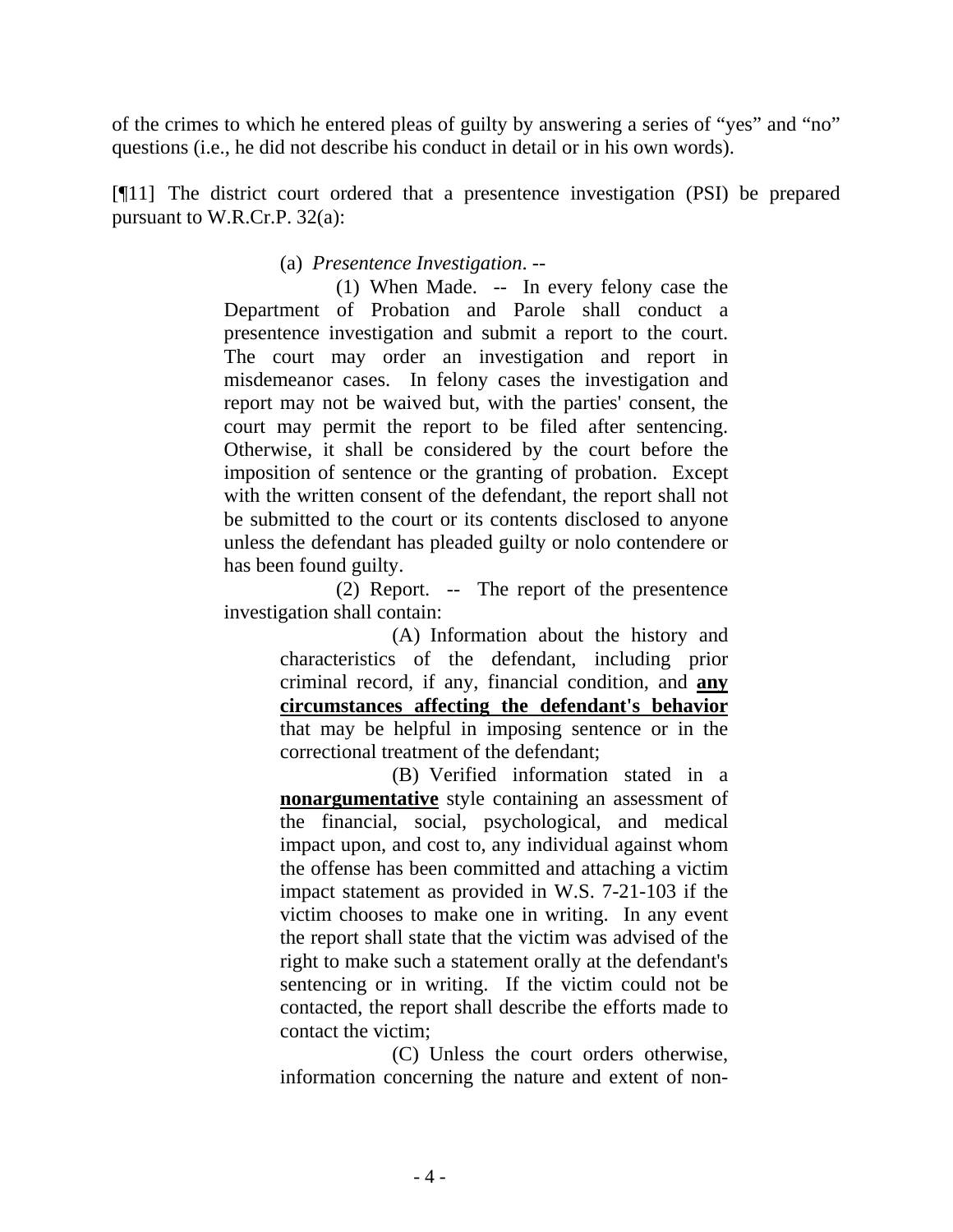prison programs and resources available for the defendant; and

(D) Such other information as may be required by the court.

(3) Disclosure.

(A) At least 10 days before imposing sentence, unless this minimum period is waived by the defendant, the court shall provide the defendant and the defendant's counsel with a copy of the report of the presentence investigation, including the information required by subdivision  $(a)(2)$ . The court shall afford the defendant and the defendant's counsel an opportunity to comment on the report and, in the discretion of the court, to introduce testimony or other information relating to any alleged factual inaccuracy contained in it.

(B) Any material which may be disclosed to the defendant and the defendant's counsel shall be disclosed to the attorney for the state.

(C) If the comments of the defendant and the defendant's counsel or testimony or other information introduced by them allege any factual inaccuracy in the presentence investigation report or the summary of the report or part thereof, the court shall, as to each matter controverted, make:

(i) A finding as to the allegation;

or

(ii) A determination that no such finding is necessary because the matter controverted will not be taken into account in sentencing. A written record of such findings and determinations shall be appended to and accompany any copy of the presentence investigation report thereafter made available to penal institutions. [Emphasis added.]

[¶12] The PSI was filed in the district court on February 24, 2005. In this appeal, Gorseth complains that the report "was not neutral," that it was "argumentative," that it contained facts that "were not verifiable," and that "it did not conform to the rules." On page 13 of the PSI, the probation agent assigned to prepare it included this information:

### VII. EVALUATION & RECOMMENDATION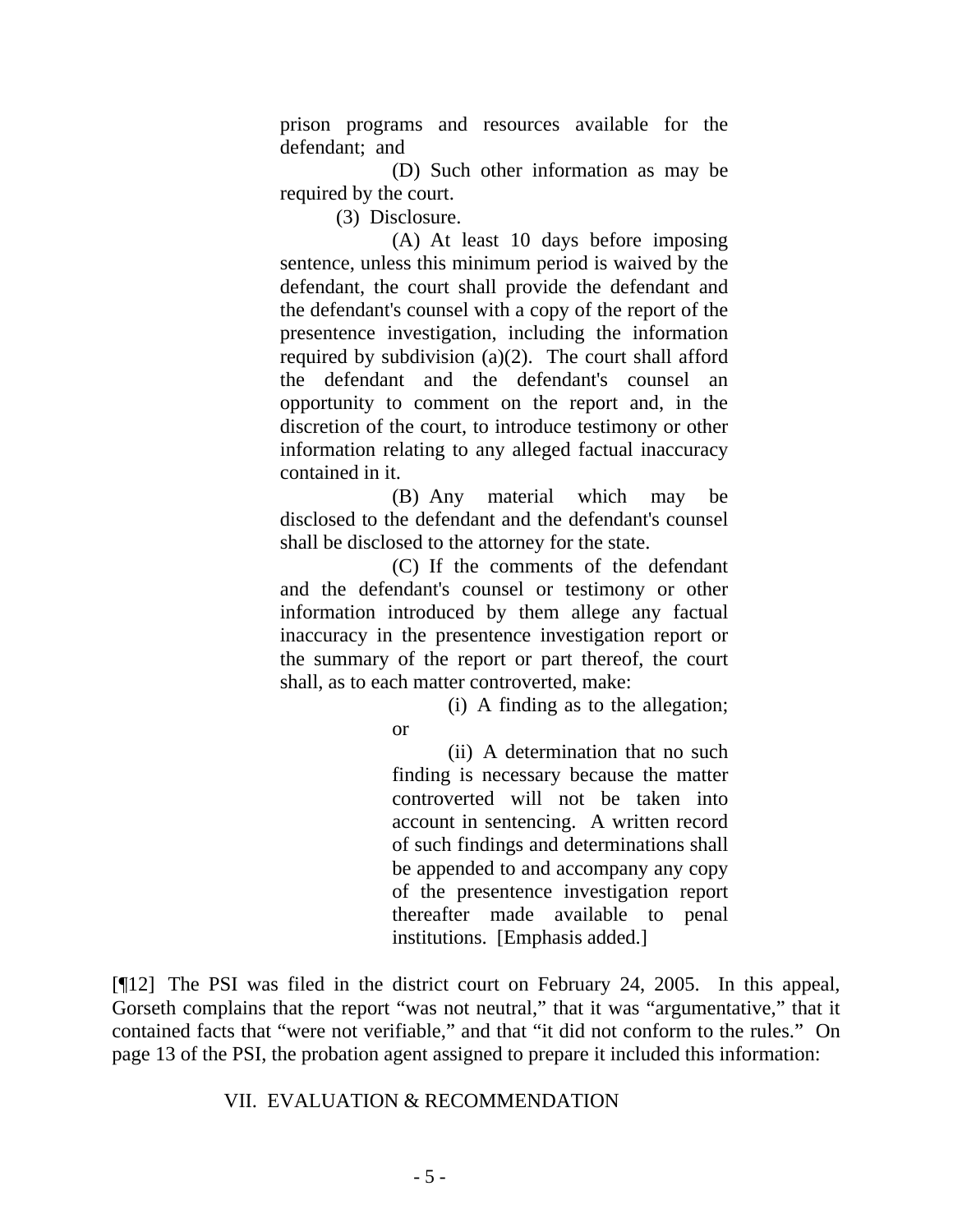# **Evaluation:**

Before the Court is Ronald Harry Gorseth a forty-four (44) year old male who is facing sentencing in his most recent felony convictions. Mr. Gorseth has only two (2) violations as a juvenile but since becoming an adult he has been convicted of Oral Copulation, Penetration with a Foreign Object, Felon in Possession of a Firearm, Battery (twice), Driving While Under the Influence (twice), and driving Under Suspension. For his past crimes, the Defendant has been given supervised probation, jail time and sentence directly to a penitentiary. The one time he received supervised probation, for one of the Driving Under the Influence convictions, the Defendant failed to complete probation and received jail time.

Of concern to this agent is the strangely similar attacks on the two (2) different women over ten (10) years apart. Back in 1992 when the Defendant was first convicted as a sex offender he used a knife and surprised the victim in her apartment and in this recent case he used a knife and surprised the victim getting into her car. The acts he made both women complete are pretty much the same and while he voluntarily left his first victim after apologizing, it is unknown what he would have done to this victim had a good Samaritan not intervened to help her. While the defendant does accept responsibility in this case he has never taken responsibility in his first case which causes concern for this agent.

[¶13] In the district court, Gorseth contended that this information was inaccurate and argumentative, and that the agent also quoted from a California Report of Probation Officer, but that the quotation did not accurately reflect the overall tenor of that report. As a result, the district court determined that it would ignore the information which Gorseth considered to be inaccurate and, instead, included the entirety of the report in an addendum to the original PSI. Because Gorseth contended that the Wyoming probation agent had not included information concerning the nature and extent of non-prison programs and resources available for Gorseth, the addendum also included that information along with an iteration of the probation officer's recommendation that Gorseth be incarcerated because of the seriousness of his crimes.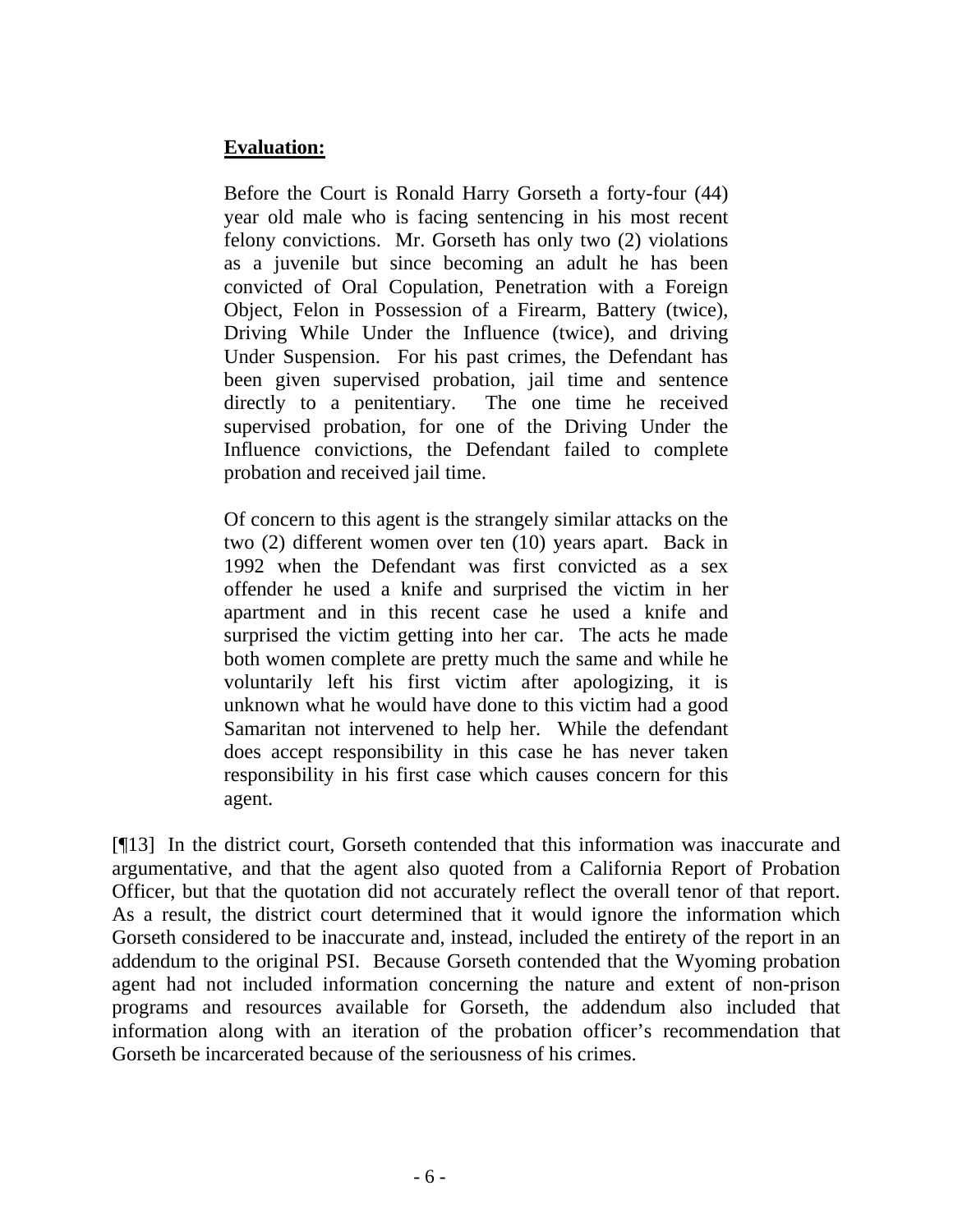[¶14] At the second sentencing hearing, the district court listened to all of Gorseth's objections to the PSI, as modified by the addendum, and stated that it would ignore all information to which Gorseth objected. However, Gorseth persisted in his contention that a new PSI should be done by a probation agent who would present the PSI in a "nonargumentative style." Gorseth also contended that the district court should not consider the California probation report at all, but only the fact that Gorseth had committed a crime similar to the crime at issue in this case.

### **STANDARD OF REVIEW**

[¶15] We apply this standard of review in analyzing the district court's imposition of sentence:

> When imposing sentence, the trial court is given broad discretion to consider a wide variety of factors about the defendant and his crimes. *Mehring v. State*, 860 P.2d 1101, 1115 (Wyo.1993); *Griebel v. State*, 763 P.2d 475, 477 (Wyo.1988). We will not disturb a sentencing decision absent a clear abuse of discretion. *Jones v. State*, 771 P.2d 368, 371 (Wyo.1989). In sentencing, due process provides a right to be sentenced only on accurate information. *Mehring*, 860 P.2d at 1117; *Clouse v. State*, 776 P.2d 1011, 1014 (Wyo.1989). On appeal, the defendant must demonstrate that the trial court relied upon the statements in sentencing to prevail. *Mehring*, at 1115…. Victim impact information about other crimes or convictions unrelated to the particular crime for which sentence is about to be imposed is permissible. *Mehring*, 860 P.2d at 1116-17. "W.R.Cr.P. 32(a) specifically permits information about the prior criminal record of the defendant and his characteristics to be considered by the trial court before imposing sentence. In evaluating character, the trial court, in exercising its discretion, may consider a broad range of reports and information." *Id*.; *see also Christy v. State*, 731 P.2d 1204, 1207-08 (Wyo.1987). Evidence of prior criminal activity is "highly relevant to the sentencing decision" and may be considered by the sentencing court despite the fact that no prosecution or conviction may have resulted. *Mehring*, at 1117.

*Burkhardt v. State*, 2005 WY 96, ¶ 21, 117 P.3d 1219, 1225-26 (Wyo. 2005); *Manes v. State*, 2004 WY 70, ¶ 9, 92 P.3d 289, 292 (Wyo.2004); also see *Bitz v. State*, 2003 WY 140, ¶ 7, 78 P.3d 257, 259 (Wyo.2003).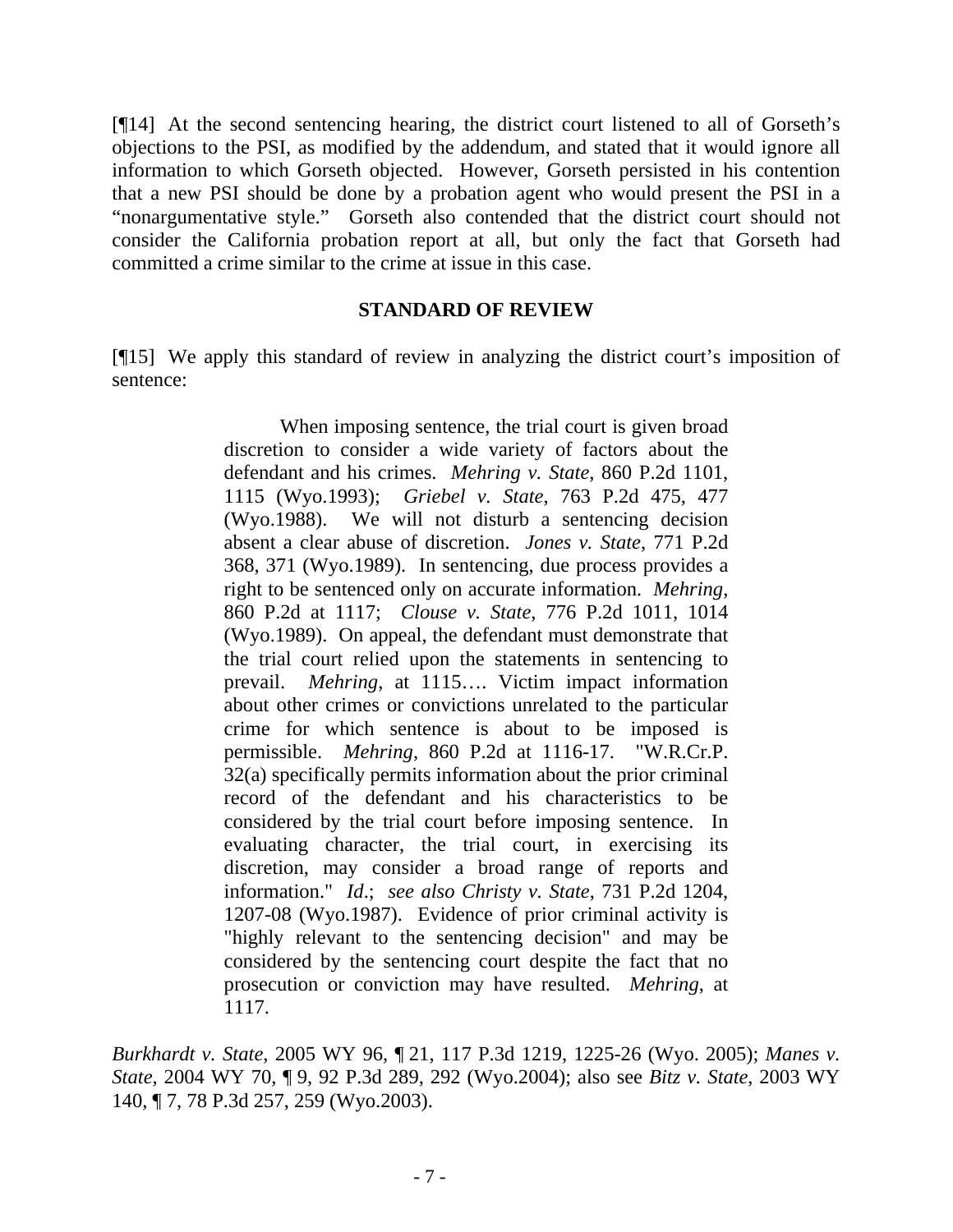# **DISCUSSION**

[¶16] Gorseth contends there were five errors in the sentencing proceedings that require reversal of his sentence and remand to the district court for a new presentence report and a new sentencing proceeding: (1) The inclusion of the California probation report; (2) the failure of the probation agent to contact members of Gorseth's family; (3) the probation agent's failure to discuss non-prison programs and resources that might be available to Gorseth; (4) the probation agent's recommendation that Gorseth be given a life sentence was based on inaccurate information; and (5) the probation agent failed to remain neutral and instead advanced the position of the State.

## **The California Probation Report**

[¶17] As we noted in our recitation of the standard of review, it is well within the district court's discretion to consider any reliable and accurate information that enlightens the sentencing court about the crime and criminal at hand. The California probation report falls comfortably within that category, and the district court did not abuse its discretion in allowing its admission.

# **Failure to Contact Family**

[¶18] Gorseth contends that the probation agent failed to contact members of Gorseth's family so as to obtain more "balanced information" about him. There is no mandate in W.R.Cr.P. 32 that information from the family of a defendant be compiled for the trial court's consideration. In many circumstances, such information may be of some significance. Certainly it is common for a defendant to provide such information to the sentencing court, and we expect that the sentencing court will always give it the consideration that it is due, whether that information exhorts the court to be lenient, to lock up the defendant and throw away the key, or if the information is more balanced in its content. Gorseth was 44 years of age at the time of sentencing, and the record is not clear how much contact Gorseth had with his family during his adult life. However, we find no error in the failure of the probation agent to have solicited information from members of Gorseth's family. Therefore, we also conclude that the district court did not abuse its discretion by not ordering a new PSI to obtain such information.

## **Failure to Discuss Prison Alternatives**

[¶19] In the initial presentence report, the probation agent did not discuss alternatives to prison. That is likely because of Gorseth's criminal record and the seriousness of the crimes to which he had entered pleas of guilty. Nonetheless, the district court did direct the probation agent to add such information to the addendum to the presentence report.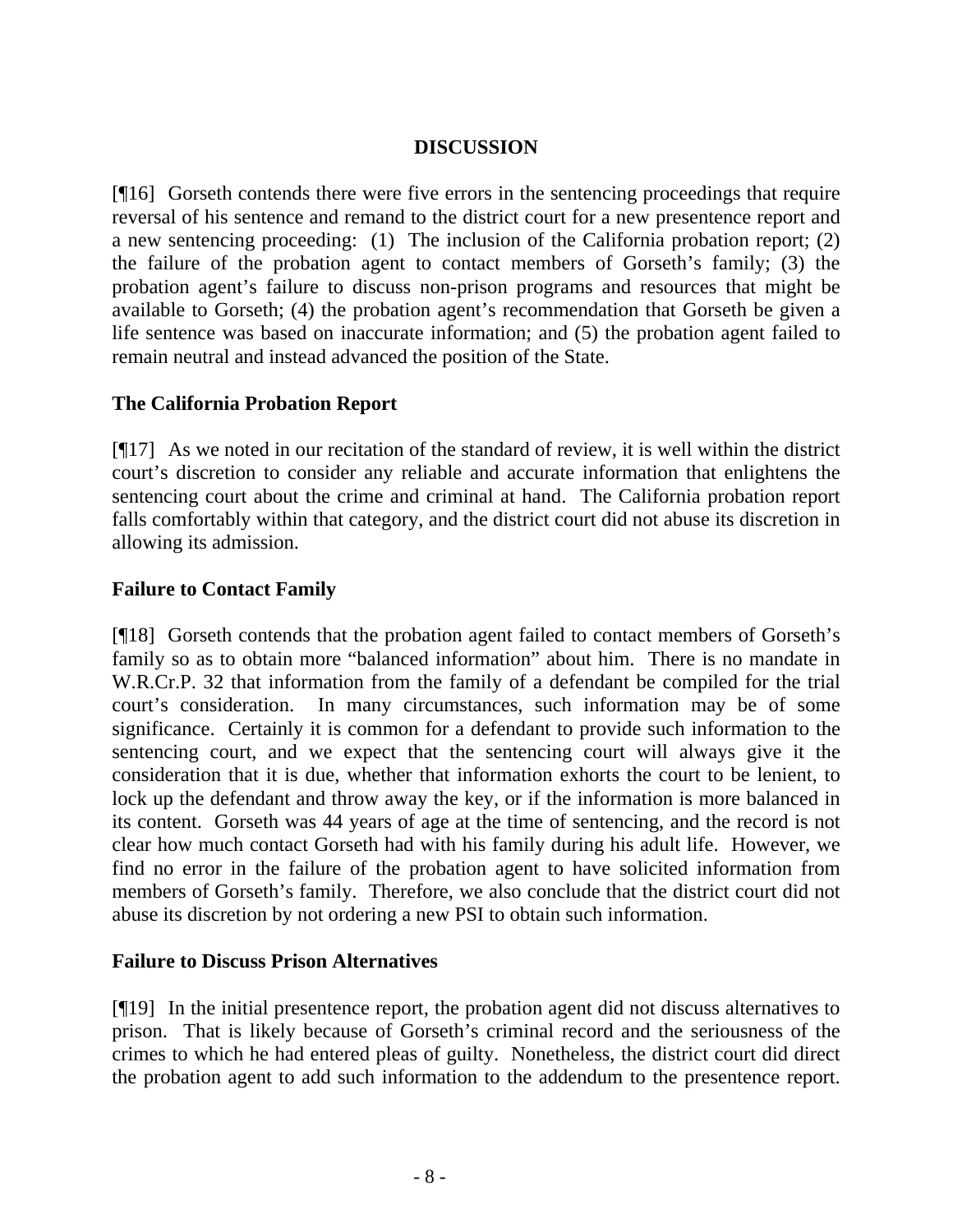To the extent there was any error to begin with, and we do not intend to intimate that there was any, it was most certainly cured by the addendum.

### **The Allegedly Inaccurate Statement**

[¶20] As we read Gorseth's brief, his contention is that, under the circumstances which occurred here, the district court was required to make a finding on the record that the probation agent's statement that Gorseth had not taken responsibility for that crime was inaccurate. On the other hand, Gorseth appears to concede that, when the California probation report is read in its entirety, it is possible for one to conclude that Gorseth had, indeed, not taken "responsibility" for that crime, although he did enter a nolo contendere plea to it. This contention by Gorseth is based upon the following language from the case, *Bitz*, ¶ 17, 78 P.3d 261:

> Once a defendant has alleged a factual inaccuracy in the PSI, the district court must either make a finding as to the contested matter or make a determination that no finding is necessary because the matter will not be considered for sentencing. In the instant case, the district court clearly did not follow the latter route because he specifically relied upon the dismissed charges in sentencing the appellant. Consequently, before relying on that information, the district court was obligated to make a finding based on sufficient evidence that the information was reliable, to develop a written record supporting that finding, and to append that record to the PSI. None of that was done in this case.

[¶21] We stand by all of what we had to say in *Bitz*, but that excerpt, taken out of context, does not persuade us that the district court erred in the instant case. It is apparent that the district court made an independent conclusion about the degree to which Gorseth took "responsibility" for his crimes. To begin with, we are not persuaded that the probation agent's opinion that Gorseth did not take "responsibility" for the California crime is inaccurate. That opinion may be a matter for debate, but it is certainly not an error, or a mistake, or inherently "inaccurate." Gorseth's acceptance of "responsibility" for his crimes was consistent over the years. He readily admitted his crimes, but was conveniently able to hedge about the details because he was drunk or otherwise intoxicated and could not remember what he had done. However, whatever it was "they" said he did, he would not contest it. We find no error in the sentencing process in this regard.

## **Failure of Probation Agent to Remain Neutral**